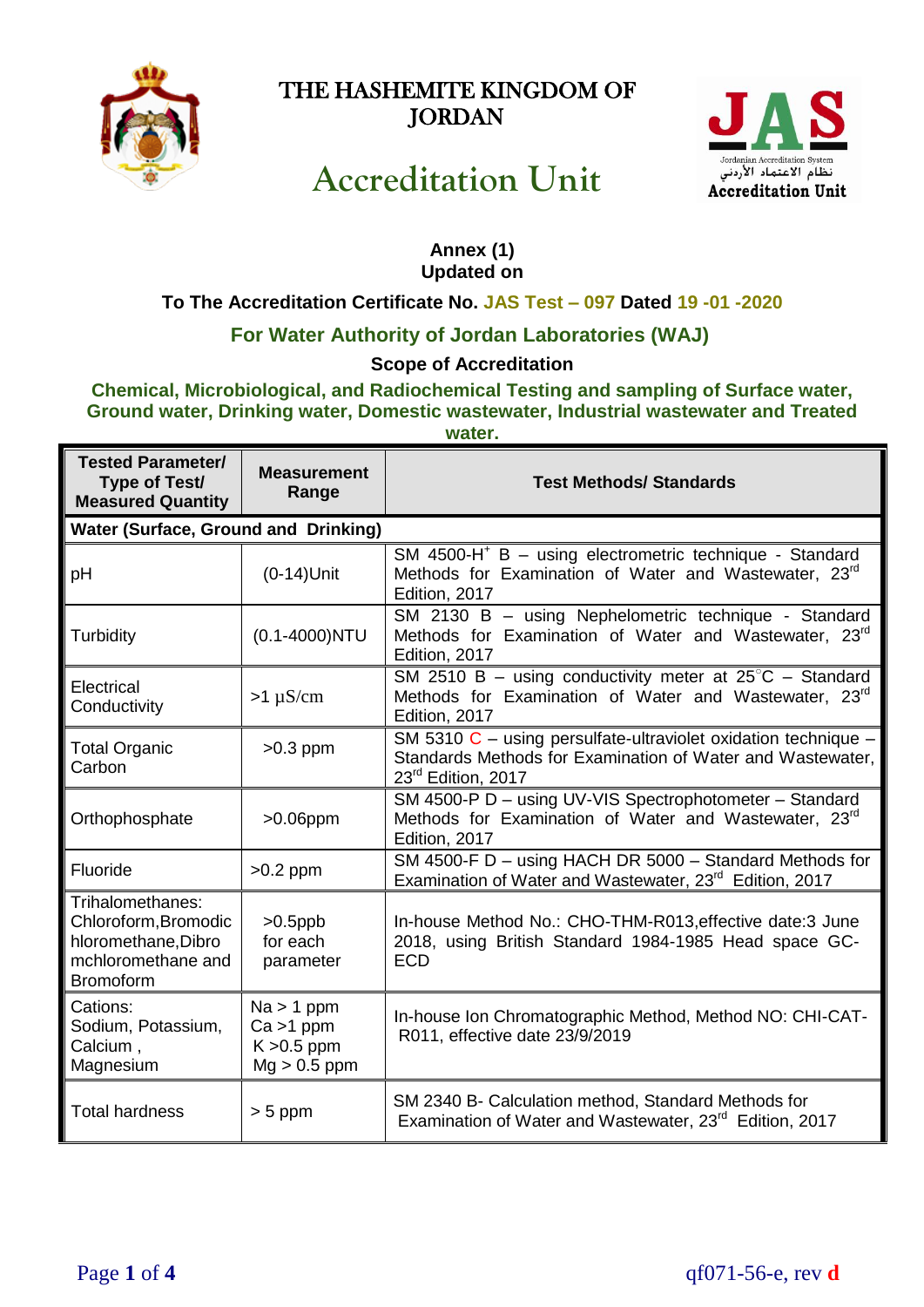| Iron, Zinc, Copper<br>and Manganese                                                                        | $Fe > 0.01$ ppm<br>Zn > 0.02 ppm<br>Mn>0.005 ppm<br>$Cu > 0.02$ ppm                                                           | SM 3120 B - using Inductively Coupled Plasma Atomic<br>Emission Spectroscopy - Standard Methods for Examination<br>of Water and Wastewater, 23 <sup>rd</sup> Edition, 2017                                                     |
|------------------------------------------------------------------------------------------------------------|-------------------------------------------------------------------------------------------------------------------------------|--------------------------------------------------------------------------------------------------------------------------------------------------------------------------------------------------------------------------------|
| Anions:<br>Chloride, Nitrate and<br>Sulphate                                                               | $Cl > 0.8$ ppm<br>$NO3$ >0.5 ppm<br>$SO_4 > 0.5$ ppm                                                                          | SM 4110 B - using Ion Chromatography with Chemical<br>Suppression of Eluent Conductivity - Standard Methods for<br>Examination of Water and Wastewater, 23 <sup>rd</sup> Edition, 2017                                         |
| <b>Tritium</b>                                                                                             | $(1 - 1500)$ TU                                                                                                               | In-house method SOP (ISO-TRI) Revision (14), Effective date<br>16 August, 2018 based on : On IAEA technical report note<br>no.19 using Electrolytic Tritium Enrichment & low level Liquid<br><b>Scintillation Spectrometry</b> |
| Gross Alpha & Gross<br>Beta                                                                                | (0.5-20) Bq/l for<br>Gross alpha<br>(1.0-20) Bq/l for<br>Gross Beta                                                           | In-house method SOP (ISO-ABLSC) Revision (19), Effective<br>date 18 July, 2018 based on : On Standard method 71110B<br>using concentration by Evaporation & Liquid Scintillation<br>Spectrometry                               |
| Radium R-226 and<br>Ra-228                                                                                 | (0.12-5) Bq/L for<br>Ra228<br>$(0.1 - 3.13)$ Bq/L<br>for Ra226                                                                | In-house method SOP (ISO-Ra 228/226) Revision (5), Effective<br>date 25 Sep, 2019 Based on: On Standard method 7500 -Ra-E<br>using evaporation enrichment counting by gamma spectrometer                                       |
| Carbon-13                                                                                                  | <b>Not</b><br>Applicable                                                                                                      | In-house method SOP (ISO-C13) Revision (5), Effective date<br>4/2/2019 Based on: Cavity Ring-Down spectroscopy (CRDS)<br>analyzer for isotopic $CO2$ system                                                                    |
| <b>Wastewater (Surface and Domestic&amp; Industrial)</b>                                                   |                                                                                                                               |                                                                                                                                                                                                                                |
| <b>Chemical Oxygen</b><br>Demand                                                                           | $>10$ ppm                                                                                                                     | SM 5220 C - using Closed reflux & Automatic titration<br>techniques - Standard Methods for Examination of Water and<br>Wastewater, 23rd Edition, 2017                                                                          |
| <b>Total Dissolved</b><br>Solids                                                                           | >20 ppm                                                                                                                       | SM 2540 C - Total Dissolved Solids Dried at 180°C - Standard<br>Methods for Examination of Water and Wastewater, 23rd<br>Edition, 2017                                                                                         |
| <b>Total Suspended</b><br>Solids                                                                           | >5 ppm                                                                                                                        | SM 2540 D – Total Suspended Solids Dried at $103^{\circ}$ C – 105 °C<br>Standard Methods for Examination of Water and Wastewater,<br>23rd Edition, 2017                                                                        |
| Turbidity                                                                                                  | $(0.0-7500)$ NTU                                                                                                              | SM 2130 B - using Nephelometric technique - Standard<br>Methods for Examination of Water and Wastewater, 23 <sup>rd</sup><br>Edition, 2017                                                                                     |
| pH                                                                                                         | (0-14) UNIT                                                                                                                   | SM 4500-H <sup>+</sup> - using electrometric technique - Standard<br>Methods for Examination of Water and Wastewater, 23 <sup>rd</sup><br>Edition, 2017                                                                        |
| Anions & Cations:<br>Nitrate, Nitrite,<br>Ammonium, Fluoride,<br>Sulphate,<br>Orthophosphate &<br>Chloride | $F > 0.3$ ppm<br>$Cl > 0.6$ ppm<br>$NO2 > 0.3$ ppm<br>$NO3$ = 0.3 ppm<br>$SO_4 > 0.4$ ppm<br>$PO4 > 0.4$ ppm<br>$NH4$ 0.3 ppm | SM 4110 B - using Ion Chromatography with Chemical<br>Suppression of Eluent Conductivity (Dionex Dual Ion) -<br>Standard Methods for Examination of Water and Wastewater,<br>23rd Edition, 2017                                |
| Indicative Oil &<br>Grease                                                                                 | >7 ppm                                                                                                                        | In-house Method No.: WW-FOG-R008, effective date: 5/5/2019<br>using Solvent Extraction and Gravimetric techniques                                                                                                              |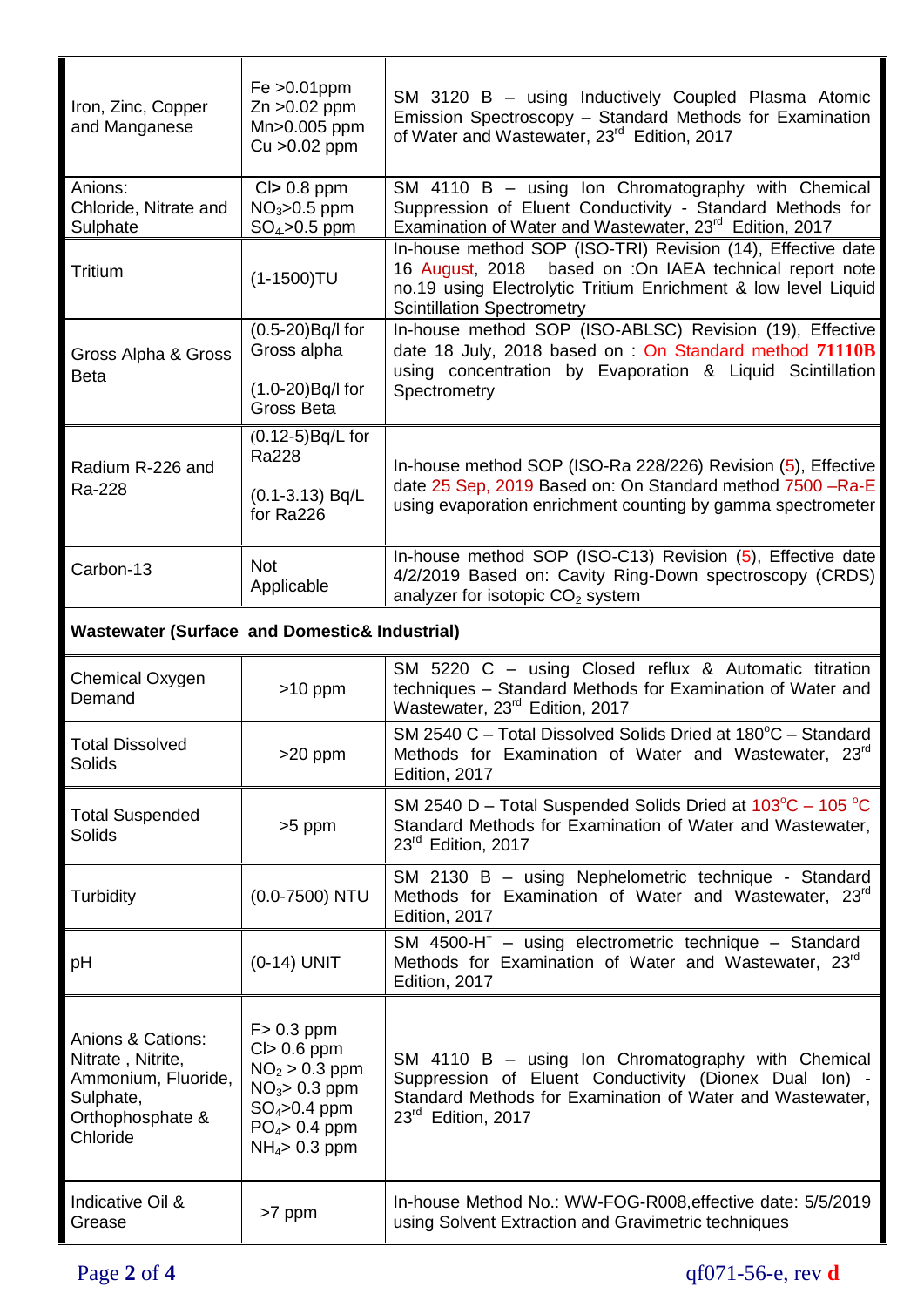| Total Oil and Grease   >7 ppm | SM 5520 B – using Solvent Extraction and Gravimetric<br>techniques- Standard Methods for Examination of Water and |
|-------------------------------|-------------------------------------------------------------------------------------------------------------------|
|                               |                                                                                                                   |

| Sampling & Monitoring Field for (Surface, Ground, Drinking & Treated) water |                |                                                                                                                                                                        |
|-----------------------------------------------------------------------------|----------------|------------------------------------------------------------------------------------------------------------------------------------------------------------------------|
| Sampling /<br>Chemicals &<br>Microbiology                                   | Not applicable | SM 1060 B - Standard Methods for Examination of Water and<br>Wastewater, 23 <sup>rd</sup> Edition, 2017                                                                |
| pH (Field Test)                                                             | $(0-14)$ UNIT  | SM 4500-H <sup><math>+</math></sup> B – using electrometric technique – Standard<br>Methods for Examination of Water and Wastewater, 23 <sup>rd</sup><br>Edition, 2017 |
| <b>Residual Chlorine</b><br>(Field Test)                                    | $(0-3.5)$ ppm  | SM 4500 - Cl G - using Calorimetric Technique - Standard<br>Methods for Examination of Water and Wastewater, 23 <sup>rd</sup><br>Edition, 2017                         |
| Turbidity (Field Test)                                                      | $(0-1000)$ NTU | SM 2130 B - using Nephelometric technique - Standard<br>Methods for Examination of Water and Wastewater, 23 <sup>rd</sup><br>Edition, 2017                             |

# **Sampling & Monitoring Field for Sewage Effluent (Treated Wastewater)**

| Sampling /<br><b>Chemicals &amp;</b><br>Microbiology | ΝA            | SM 1060 B - Standard Methods for Examination of Water and<br>Wastewater, 23 <sup>rd</sup> Edition, 2017                                       |
|------------------------------------------------------|---------------|-----------------------------------------------------------------------------------------------------------------------------------------------|
| pH (Field Test)                                      | $(0-14)$ UNIT | SM 4500-H <sup>+</sup> B - using electrometric technique - Standard<br>Methods for Examination of Water and Wastewater, 23rd<br>Edition, 2017 |

#### **Water and wastewater**

| <b>Total coliforms MTFT</b>               | $(1.8 - 1600)$<br>MPN/100ml (for<br>nonchlorinated)<br>$(1.1-8)$ MPN/100ml<br>(for chlorinated) | SM 9221 A, B-Multiple tubes fermentation technique-<br>Methods for Examination of Water<br>Standard<br>and<br>Wastewater, 23 <sup>rd</sup> Edition, 2017 |
|-------------------------------------------|-------------------------------------------------------------------------------------------------|----------------------------------------------------------------------------------------------------------------------------------------------------------|
| Thermotolerant (fecal<br>(Coliforms) MTFT | $(1.8 - 1600)$<br>MPN/100ml (for<br>nonchlorinated)<br>(1.1-8) MPN/100ml<br>(for chlorinated)   | SM 9221 E-Multiple tubes fermentation<br>technique-<br>Methods for Examination of Water<br>Standard<br>and<br>Wastewater, 23 <sup>rd</sup> Edition, 2017 |
| Escherichia coli<br><b>MTFT</b>           | $(1.8 - 1600)$<br>MPN/100ml (for<br>nonchlorinated)<br>(1.1-8)MPN/100ml<br>(for chlorinated)    | SM 9221 F-Multiple tubes fermentation technique-<br>Methods for Examination of Water and<br>Standard<br>Wastewater, 23 <sup>rd</sup> Edition, 2017       |
| Total coliforms<br><b>IDEXX</b>           | $(1-2419.6)$<br>MPN/100ml                                                                       | SM 9223 A,B-IDEXX Colilert- Standard Methods for<br>Examination of Water and Wastewater, 23 <sup>rd</sup> Edition, 2017                                  |